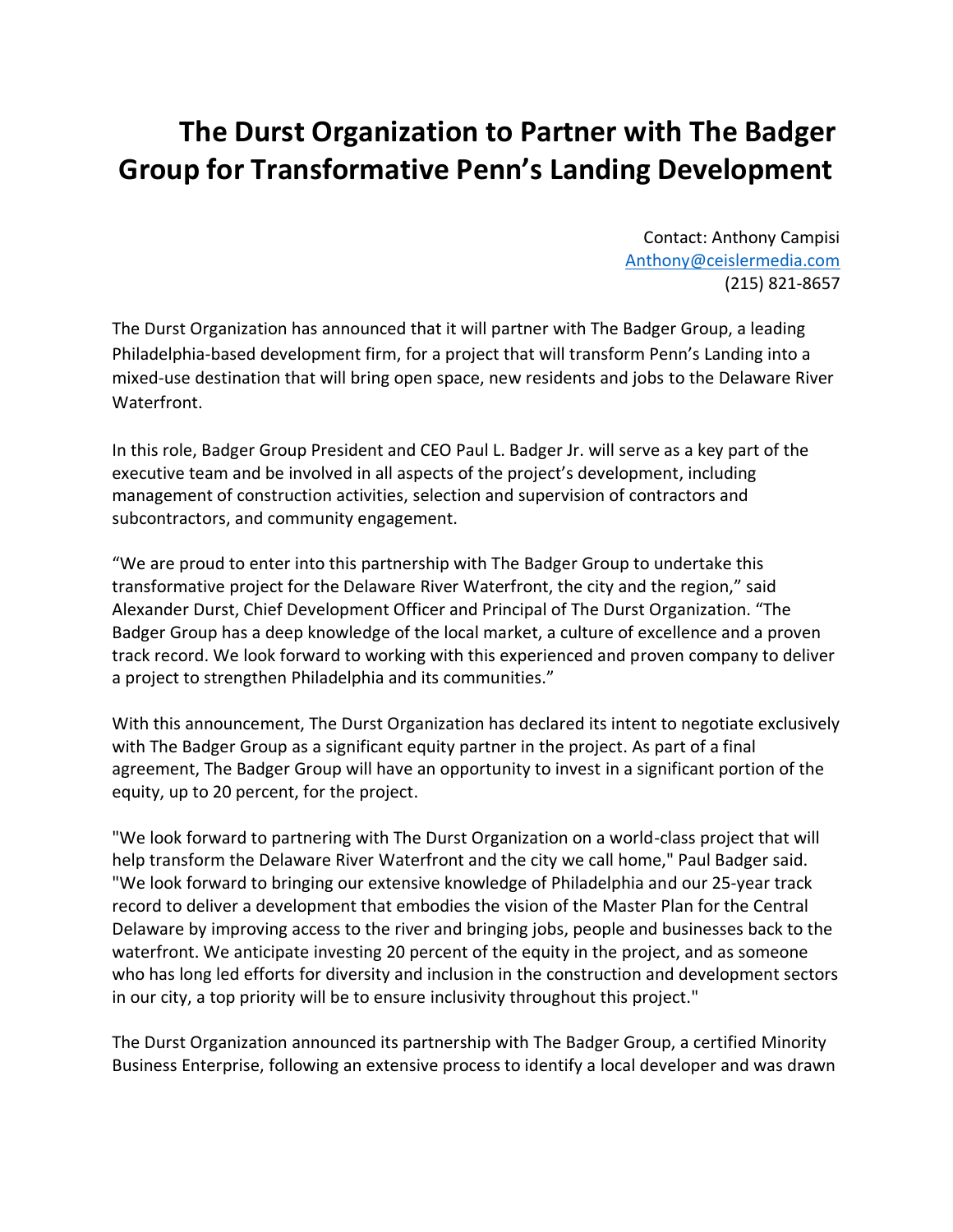to its commitment to its hometown of Philadelphia and its 25-year track record of successful mixed-use projects in different neighborhoods across the city.

This includes decades of experience in community development and affordable housing projects, as well as a major mixed-use development currently in design at Broad and South streets in partnership with another leading developer.

Badger is also a recognized leader in the real estate and development industry, serving in leadership capacities for The Development Workshop, The Building Industry Association and the Homeowners Association of Philadelphia. He also has a long history of public service, with appointments on several city-wide public agencies and advisory bodies, including the Philadelphia Land Bank, the Eviction Prevention Task Force and the Lead Poisoning Prevention Committee.

This announcement is a critical step in the plan to redevelop Penn's Landing, which began in the fall of 2020 when The Durst Organization was selected as development partner by The Delaware River Waterfront Corporation (DRWC). DRWC, the quasi-public non-profit charged with stewarding development and community access along the riverfront, chose The Durst Organization after extensive public engagement as its partner for this crucial next phase in a decades-long process to revitalize the communities along the Delaware River.

"From the very beginning, we made diversity, equity and inclusion an integral component in the successful redevelopment of Penn's Landing," said DRWC President Joseph A. Forkin. "The Durst Organization's decision to partner with The Badger Group helps fulfill Durst's commitment to ensuring the project contains a robust minority equity component and will expand access and economic opportunities while delivering a world-class development for the community, city and region."

This announcement is part of the commitment The Durst Organization made as part of its successful bid to develop Penn's Landing. That proposal included a pledge that registered Minority Business Enterprise partners would be provided the opportunity to invest a robust equity stake in the final project. The Durst Organization is also in discussions with DRWC to implement a robust Economic Opportunity Plan to ensure diversity in hiring and other economic opportunities resulting from the project.

The Urban Affairs Coalition, which was retained in December 2020 to advise The Durst Organization on diversity and equity matters, was an integral part of the process.

"We are elated about The Durst Organization's commitment to equitable development in Philadelphia and applaud this new partnership with The Badger Group," said Urban Affairs Coalition President/CEO Sharmain Matlock-Turner. "Together, Durst and Badger will generate significant opportunities for people of color, women, and disabled-owned enterprises in the areas of equitable ownership, job creation, entrepreneurship, small business support, and local